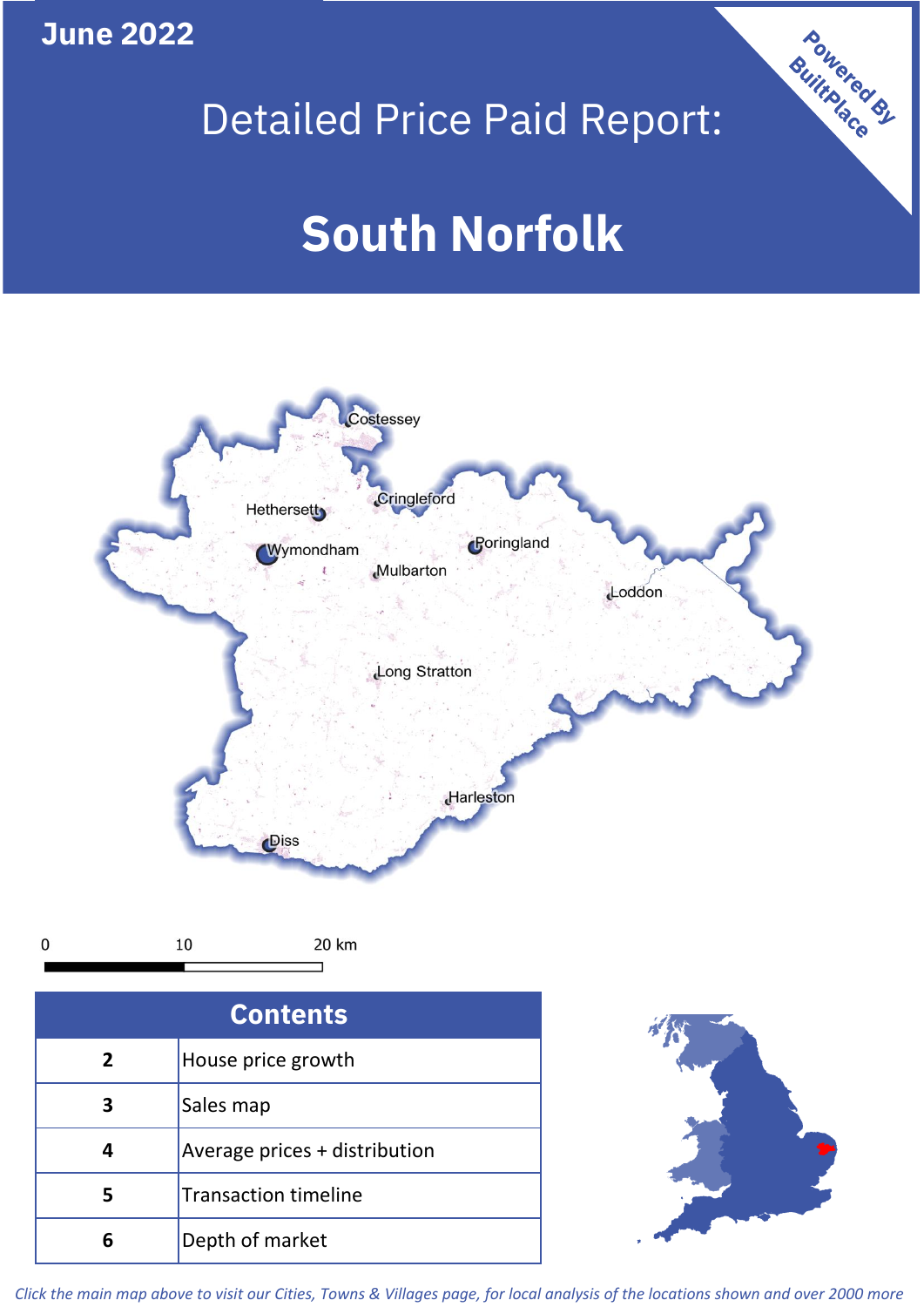#### **Headline Data**

|                     | <b>Current level</b> | 3 month  | <b>Annual</b> | 5 year  | 10 year |
|---------------------|----------------------|----------|---------------|---------|---------|
| <b>House prices</b> | £331,634             | 2.1%     | 14.2%         | 35.1%   | 86.3%   |
| <b>Transactions</b> | 2,609                | $-13.1%$ | 11.9%         | $-8.4%$ | 30.3%   |

## **House Price Growth (April 2022 data)**

#### *Annual Change in House Prices*



House prices in South Norfolk grew by 14.2% in the 12 months to April 2022 (based on 3-month smoothed data). By comparison national house prices grew by 10.7% and prices in the East of England grew by 11.6% over the same period.

South Norfolk house prices are now 61.4% above their previous peak in 2007, compared to +64.9% for the East of England and +52.9% across England.



#### *Year-To-Date Change in House Prices, December to April*

Local prices have grown by 3.7% in 2022 so far, compared to growth of 3.5% over the same period last year.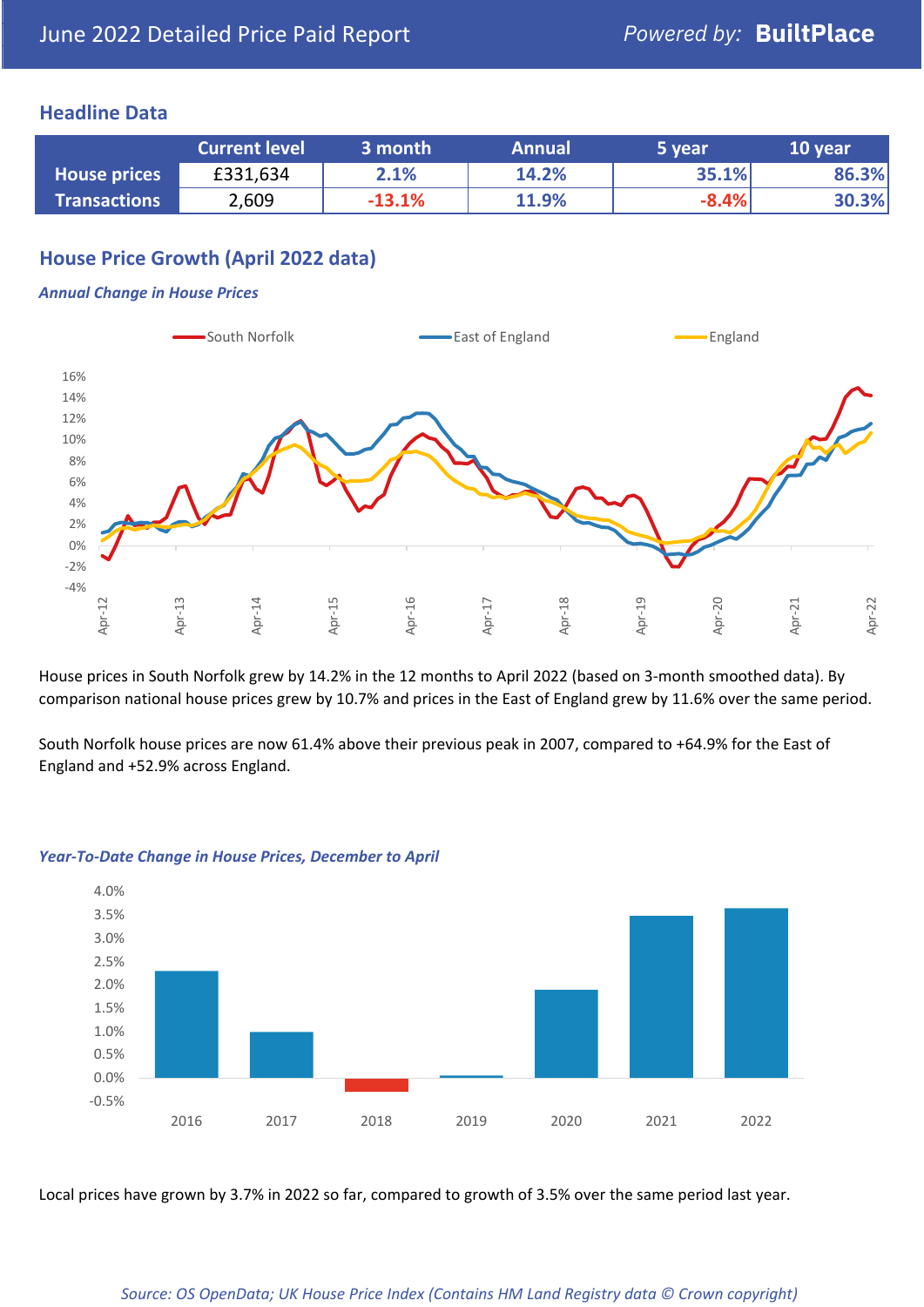## **House Price Map**

#### *12 months to April 2022*



*Each point is one postcode, coloured by the average value relative to all sales in this local authority (price bands are LA-specific quintiles).*

## **Map Key**

| Min      | <b>Max</b> |                            |
|----------|------------|----------------------------|
| Up to    | £207,000   | 1st quintile / lowest 20%  |
| £207,000 | £254,000   | 2nd quintile               |
| £254,000 | £308,000   | 3rd quintile               |
| £308,000 | £416,000   | 4th quintile               |
| £416,000 | and over   | 5th quintile / highest 20% |

#### *Source: OS OpenData; UK House Price Index (Contains HM Land Registry data © Crown copyright)*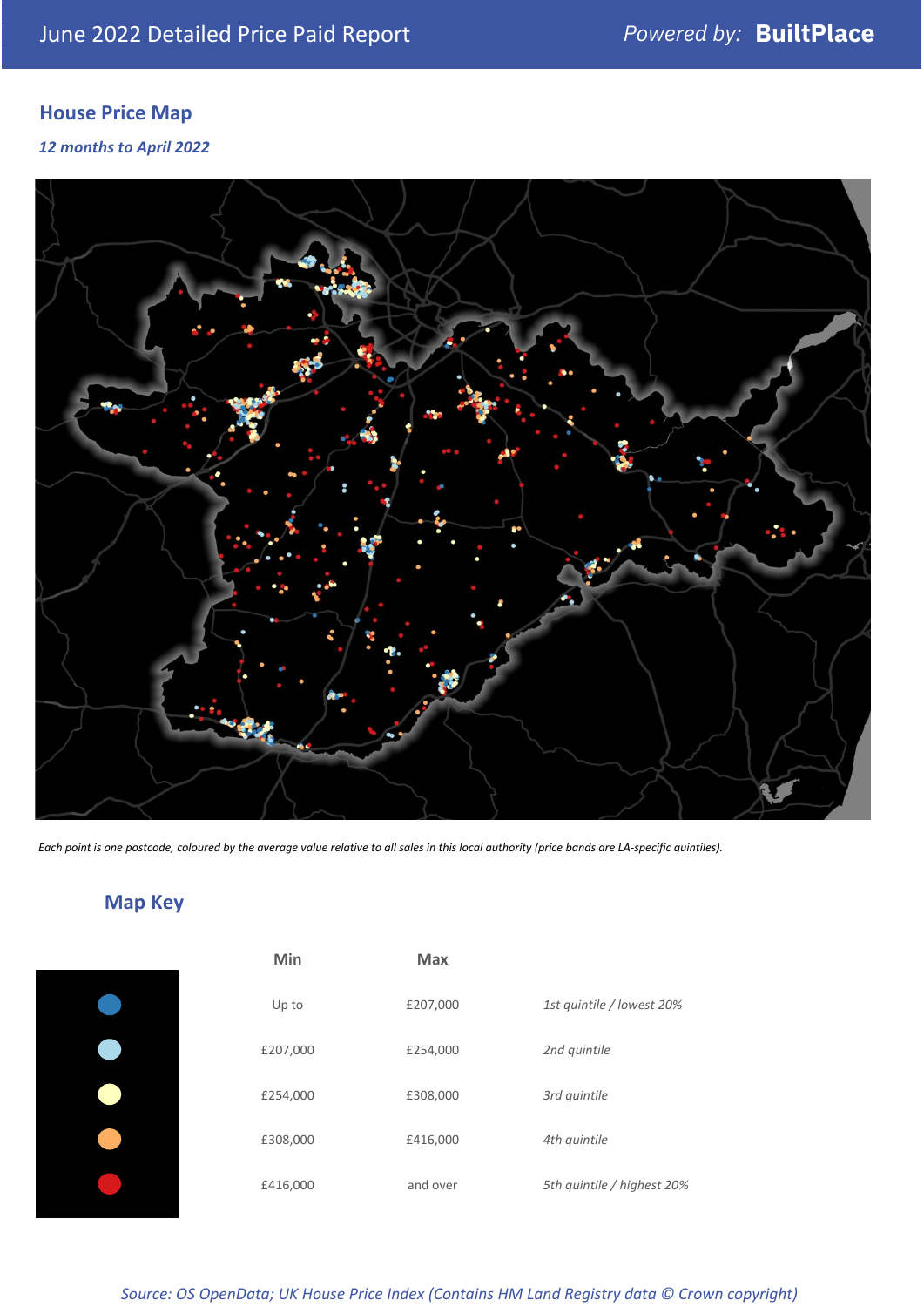## **Average House Price by Property Type**

#### *12 months to April 2022*



|                 | <b>New</b>           | <b>Second hand</b> |  |  |
|-----------------|----------------------|--------------------|--|--|
| <b>Flat</b>     | No recorded<br>sales | £144,160           |  |  |
| <b>Terraced</b> | £248,000             | £230,535           |  |  |
| Semi-detached   | £251,499             | £264,139           |  |  |
| <b>Detached</b> | £379,075             | £480,231           |  |  |

### **House Price Distribution by Year**

*All properties, by price band and calendar year (2020 = year to date)*

|                    | 1997 | 2002 | 2007 | 2012 | 2017 | 2019 | 2020 |
|--------------------|------|------|------|------|------|------|------|
| <b>Under £100k</b> | 88%  | 35%  | 3%   | 6%   | 2%   | 1%   | 1%   |
| £100-200k          | 11%  | 49%  | 54%  | 58%  | 25%  | 17%  | 14%  |
| E200-300k          | 1%   | 12%  | 30%  | 25%  | 44%  | 40%  | 46%  |
| £300-400k          | 0%   | 3%   | 7%   | 8%   | 18%  | 19%  | 19%  |
| £400-500k          | 0%   | 1%   | 3%   | 3%   | 6%   | 11%  | 10%  |
| <b>£500k-1m</b>    | 0%   | 0%   | 2%   | 2%   | 5%   | 10%  | 11%  |
| £1-2m              | 0%   | 0%   | 0%   | 0%   | 0%   | 1%   | 0%   |
| <b>Over £2m</b>    | 0%   | 0%   | 0%   | 0%   | 0%   | 0%   | 0%   |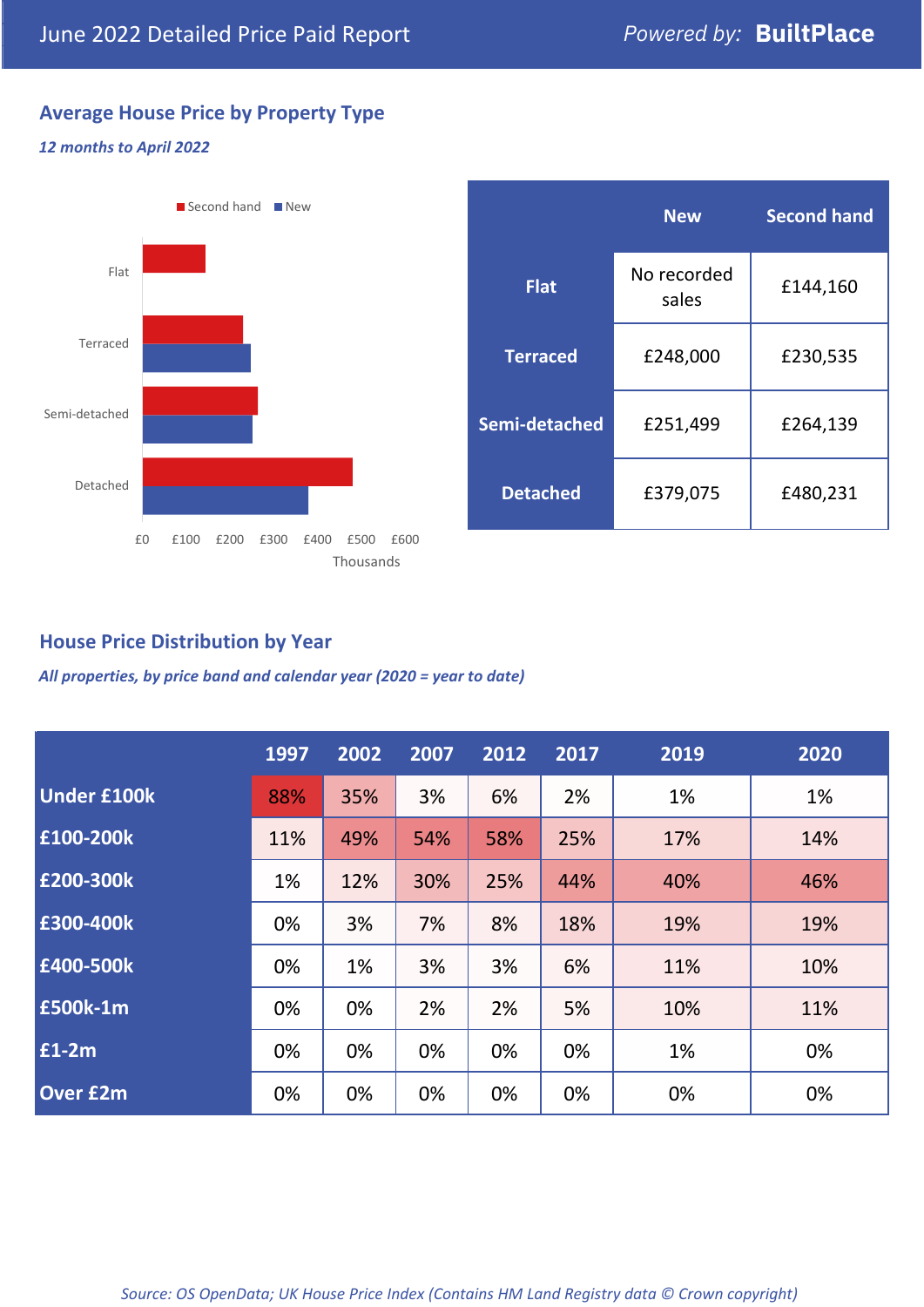### **Transactions (February 2022 data)**

*Annual Transactions, Indexed (2001-05 average = 100)*



There were 2,609 transactions in South Norfolk during the 12 months to February 2022. This is 103% of the average from 2001-05 and suggests activity is approximately in line with pre-downturn levels.

Transactions in South Norfolk have fallen by 9.5% since 2014, compared to changes of -11.5% for East of England and - 7.7% for England.



#### *Cash and New Build Sales as % of Total, by Year*

*Note: The data on this page EXCLUDES transactions identified as transfers under a power of sale/repossessions, buy-to-lets (where they can be identified by a mortgage), and transfers to non-private individuals - i.e. it comprises only Land Registry 'A' data.*